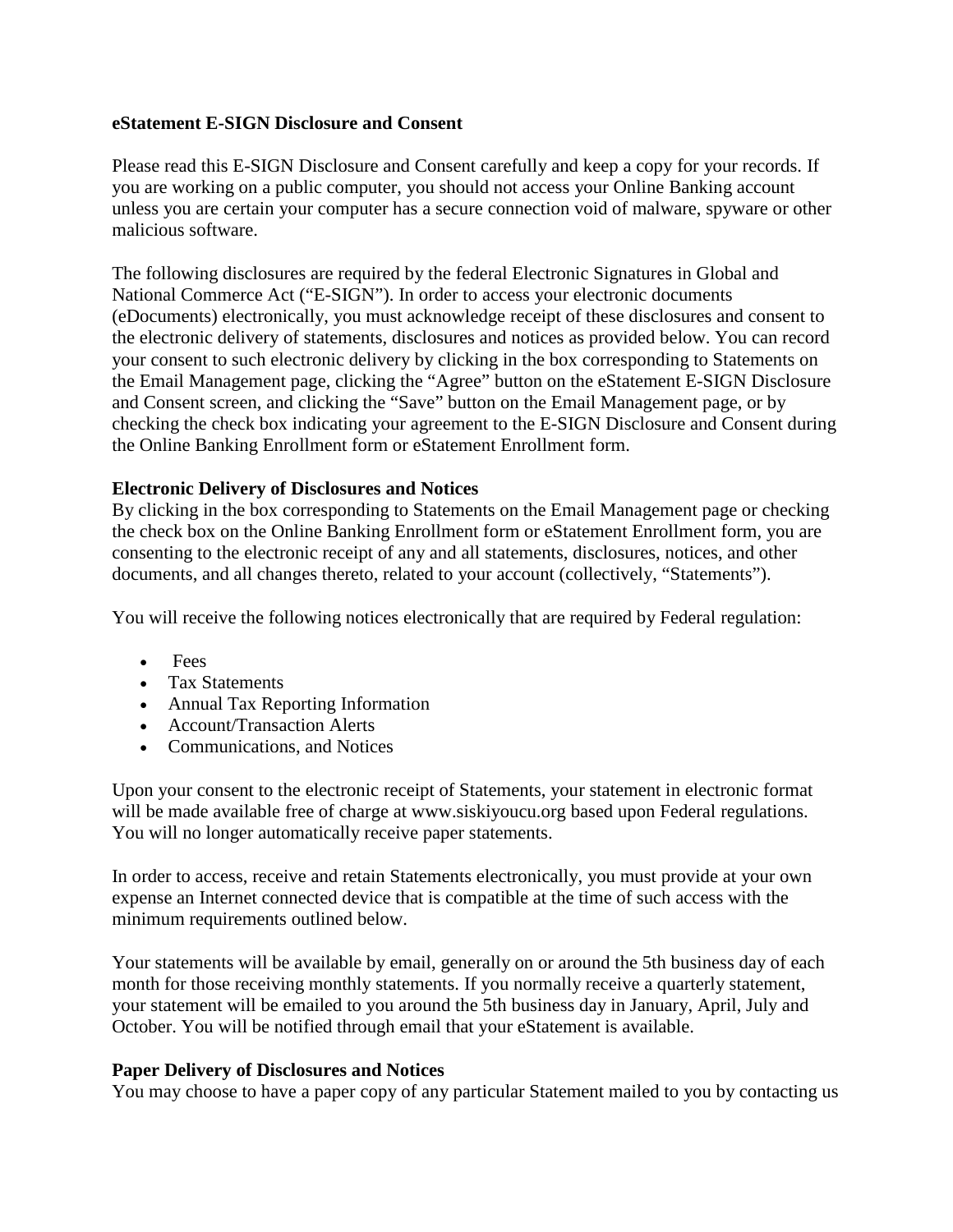by phone at (530) 842-1694 or you may write to us at Statement Request, Siskiyou Central Credit Union, PO Box 1125, Yreka CA 96097 for a fee of \$5.00. Be sure to state that you are requesting a paper copy of a particular Statement.

## **System Requirements to Access Information**

To receive Statements electronically, you must have the following equipment and software:

- A personal computer or other device which is capable of accessing the Internet. Your access to this page verifies that your system/device meets these requirements.
- An Internet web browser which is capable of supporting 128-bit SSL encrypted communications, which requires a minimum web browser version of either Microsoft® Internet Explorer version 11.0 (available for downloading at [http://www.microsoft.com/windows/ie/downloads/default.asp\)](http://www.microsoft.com/windows/ie/downloads/default.asp) and your system or device must have 128-bit SSL encryption software. Your access to this page verifies that your browser and encryption software/device meet these requirements.
- You must have software which permits you to receive and access Portable Document Format or "PDF" files, such as Adobe Acrobat Reader® version 8.0 and above (available for downloading at [https://get.adobe.com/reader/\)](https://get.adobe.com/reader/). Your access to this page verifies that your system/device has the necessary software to permit you to receive and access PDF files.
- An email address to receive eStatement notifications

## **Your Responsibilities**

You agree that your computer satisfies the hardware and software requirements specified above and you certify you are capable of retaining and accurately reproducing the electronically delivered documents as electronic records for any future reference. You certify you have provided us with your current email address to which we may send electronic documents and communications and you will immediately notify us of any changes in your email address. If we learn that you are no longer receiving email communications (for example, an email is returned as undeliverable), we may discontinue sending email communications. We will make a reasonable attempt to redeliver your notification electronically. We are not obligated to verify that you have received or can access any account document.

### **System Requirements to Retain Information**

To retain a copy of a Statement, your device must have the ability to download and store PDF files.

### **Service Availability**

The service providing eStatements is generally available 24 hours a day, 7 days a week, however this service may be unavailable from time to time for routine software and hardware maintenance, or due to unscheduled down time.

### **Error Resolution**

You understand the importance of your role in preventing misuse of your account. You agree to promptly examine your statement and notify us immediately of any errors on your account. We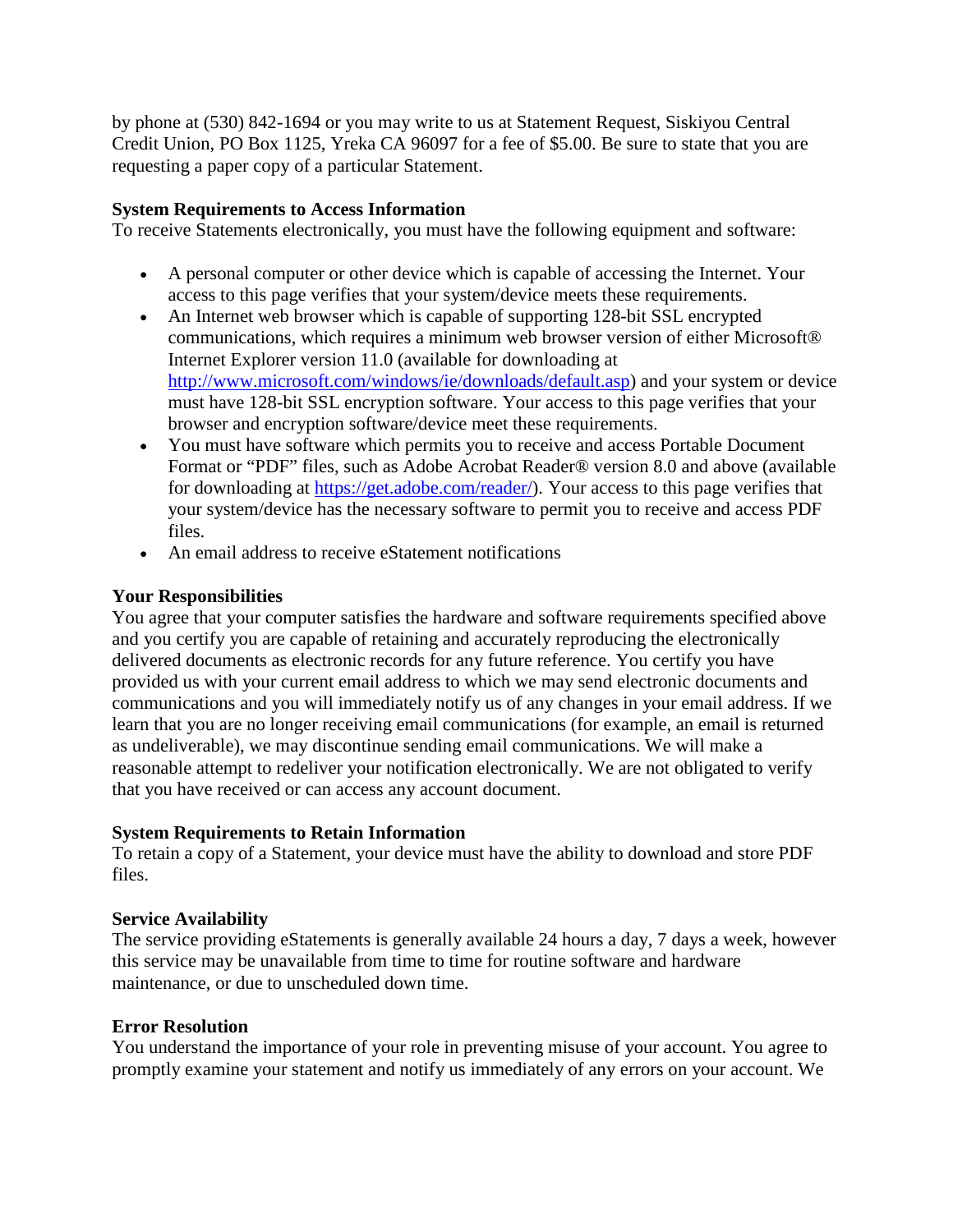must hear from you no later than sixty (60) days after we sent the first statement on which the problem appears. You may contact us at (530) 842-1694.

## **Confidentiality**

You agree to protect the confidentiality of your account, account number, and your personal identification number. Siskiyou Central Credit Union will disclose information to third parties about your eStatement access only:

- 1. When it is necessary for completing a technical support call to our eStatement provider.
- 2. In order to verify the existence of conditions of your account.
- 3. To comply with a government agency or applicable law.

## **Changes in Terms**

It may be necessary from time to time, to change the terms or conditions regarding your statement access. In the event such a change is necessary, we will display a message via email notification.

## **Email Address**

If you change your email address, it is your responsibility to update your email associated with the delivery of your statement to avoid delays in receiving your eStatement. Emails setup to receive eStatements can be maintained through Online Banking.

### **Other Account Related Information**

We often include with your paper account statement other periodic notices that relate to account notices or regulatory information, otherwise known as statement inserts. When you agree to accept electronic statements, you also agree to receive other notices by electronic delivery.

### **Withdrawal of Electronic Acceptance of Disclosures and Notices**

You can also contact us in any of the ways described above to withdraw your consent to receive any future Statement electronically. If you withdraw your consent, we will provide you a paper copy of all future Statements. If you wish to cancel eStatements and resume receipt of paper statements, you must notify us by calling (530) 842-1694. If you cancel receipt of eStatements and wish to resume receiving eStatements in the future, it will be necessary for you to go through the sign up process again.

Siskiyou Central Credit Union has the right to terminate its obligation to provide eStatements service to you upon ten days of prior written notice (email acceptable).

# **Participating Party Rights**

You agree to waive and release any claims against Siskiyou Central Credit Union arising out of or in any way related to the eStatements service, except for those claims resulting solely from the negligent acts or omissions of the Credit Union. All questions regarding your eStatement access should be directed to the Credit Union during business hours at (530) 842-1694.

# **Consent**

By clicking the "Agree" button on the eStatement E-SIGN Disclosure and Consent screen, you